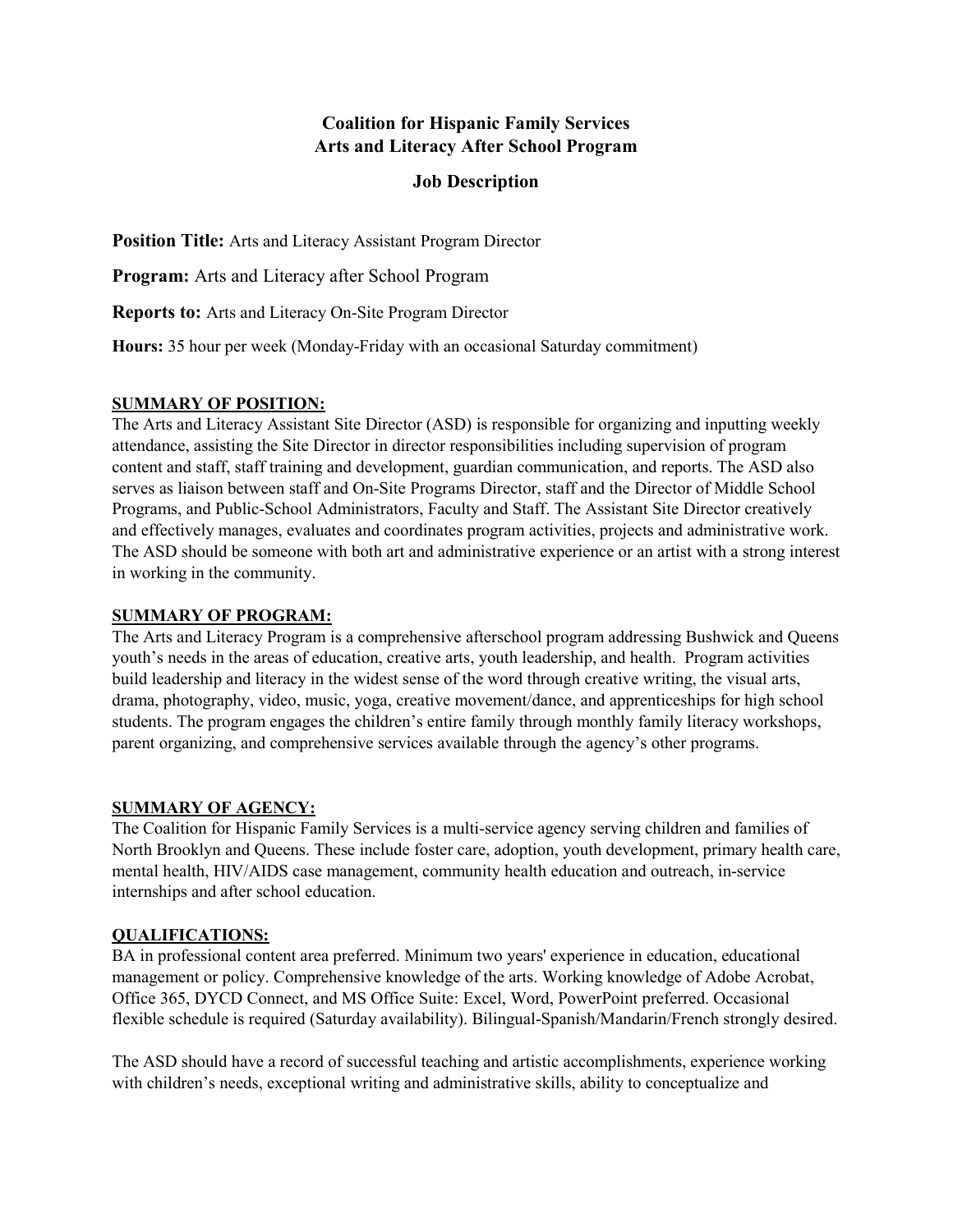communicate ideas, possess outstanding organizational skills and interest in working with a team, and familiarity with Latinx, African American and Asian cultures.

## **RESPONSIBILITIES (not limited to):**

### **Manage all attendance:**

- Print and distribution of attendance sheets to staff: weekly program attendance, special event attendance and School Food attendance rosters.
- Enter attendance weekly
- Submission of completed attendance to office administration team

### **Management:**

- Manage program in absence of the Site Director
- Ensure all program activities comply with agency requirements: Department of Health (DOH) & Department of Youth and Community Development (DYCD)
- Report any potential incidents to supervisors as necessary
- Delegate tasks to teachers
- Manage the daily distribution and collection of technology, first aid kits, staff binders
	- o Ensure everything is updated and/or in working condition
- Phone Calls: manage weekly phone call list: 3 categories of absence calls, behavior calls and positive calls
- As per Site Director's request or as necessary
	- o Report staff/student concerns to site directors
	- o Manage Food Services relationship
	- o Manage Online School Food Roster

### **Communication and Promotion:**

- Design, create and distribute monthly program newsletters, social media posts, promotional emails, etc.
- Carefully read and respond to all program emails
- Reinforce directives given to teachers by your Site Director.
- Assist Site Director with ensuring all technology is in working condition

### **Administrative:**

- Create and update teacher binders
- Make fliers, calendars, permission slips, trip sign-in sheets event updates to hand out to parents and students
- Take weekly meeting notes
- Make event sign in sheet for parents with contact information update option

### **Meetings:**

- Attend one site manager meeting a month
- Attend weekly check-in with Site Director
- Attend bi-weekly Assistant Site Director Supervision with admin team
- Attend behavioral meetings held by day school with Site Directors